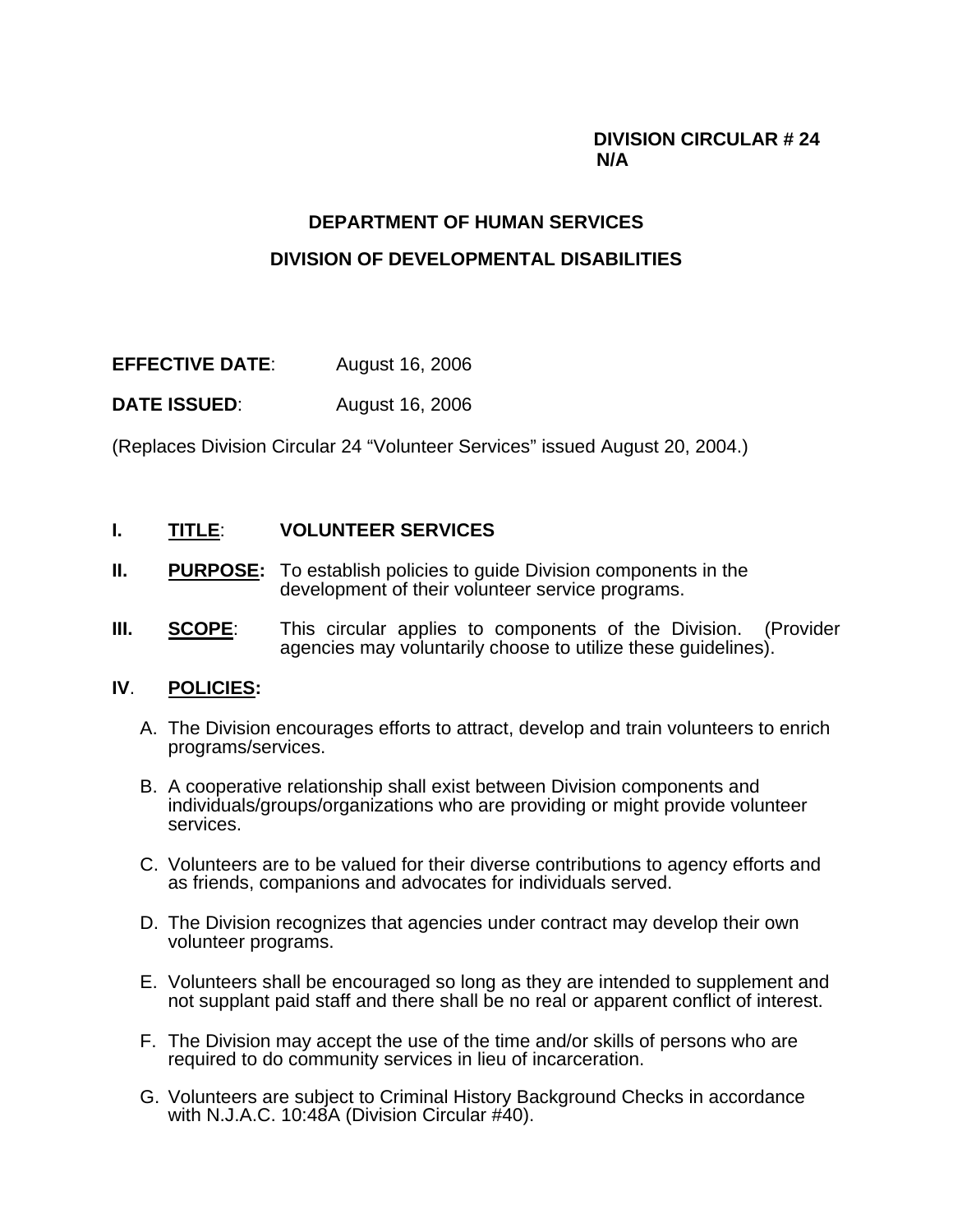## **V. GENERAL STANDARDS**

- A. Definitions for the purpose of this circular, the following terms shall have the meaning defined herein:
	- 1. Component means Developmental Centers, Regions, Bureaus, Offices or Units of the Division.
	- 2. Volunteer means an unpaid person who supports and supplements programs and services. A person may volunteer individually, or as a member of an organized group.
- B. An intern who may receive a stipend or an employee of the Division who volunteers his/her time shall be covered by the provisions of this circular.
- C. Each component utilizing volunteers shall designate a staff member responsible to handle inquiries and to coordinate assignments.
- D. Each component utilizing volunteers shall develop written policies and procedures outlining the goals and methods of recruitment, training, supervision, recognition, and separation of volunteers.
- E. Unpaid volunteers are not permitted to operate a state vehicle.
- F. All volunteers shall serve at the discretion of the administrative head of the component.
- G. Volunteers for a Division component shall be indemnified for their actions to the same extent as Division employees.
- H. Volunteers shall attend HIPAA awareness training. In accordance with Division Circular #53, volunteers shall have access to the minimum amount of health information in the client record to perform their volunteer duties.
- I. Volunteers shall be advised of the confidentiality requirements of the Division as described in Division Circular #30.
- J. Volunteers who perform the same functions as staff shall receive the same training for those functions as the staff members who perform them.
- K. Components shall be responsible for orienting volunteers about the individuals served, the facility and its program(s).
- L. The Division shall be responsible for the reasonable medical expenses of an individual injured while serving as a volunteer.